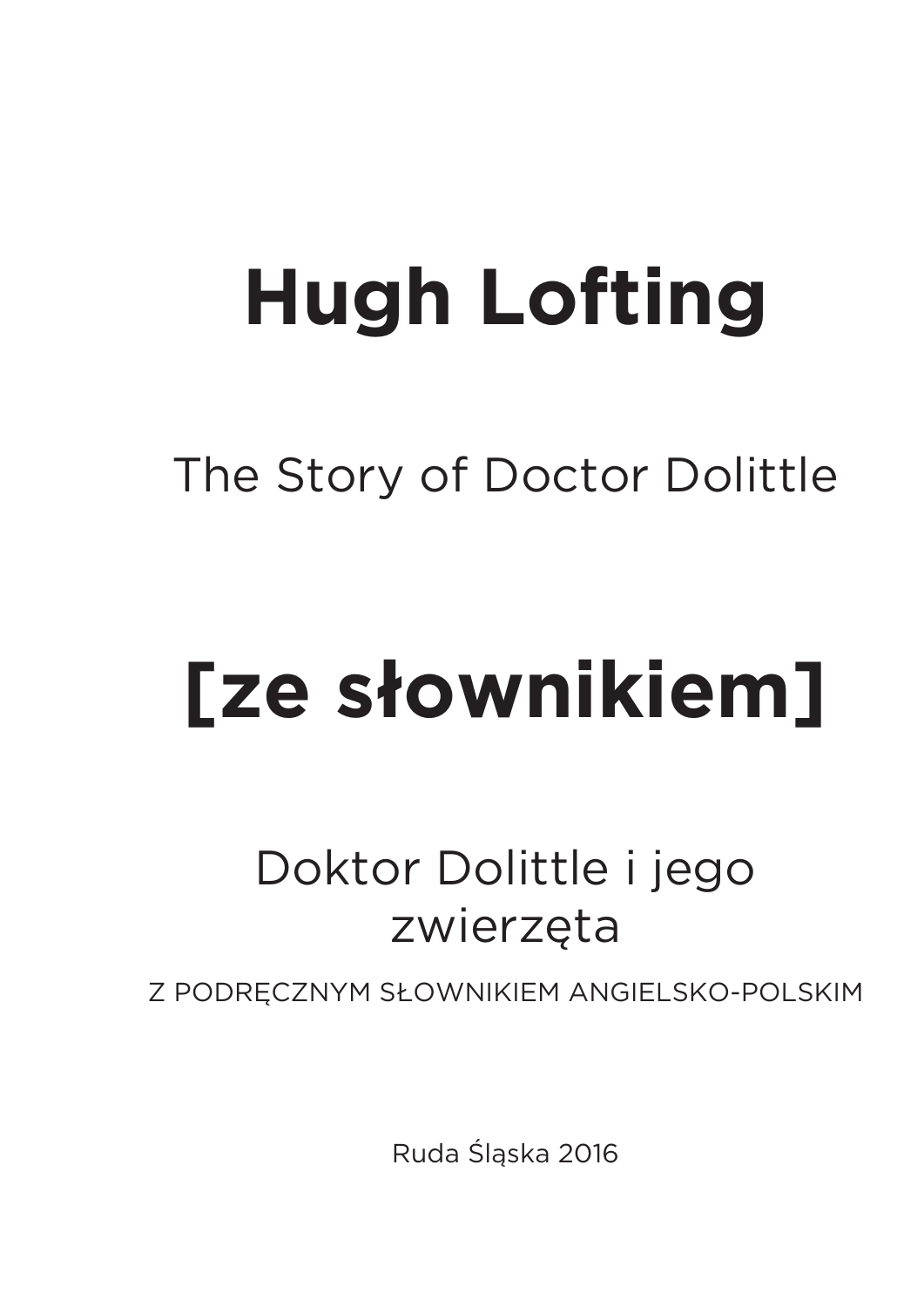#### **CONTENTS**

| 711 |
|-----|
|     |
|     |
|     |
|     |
|     |
|     |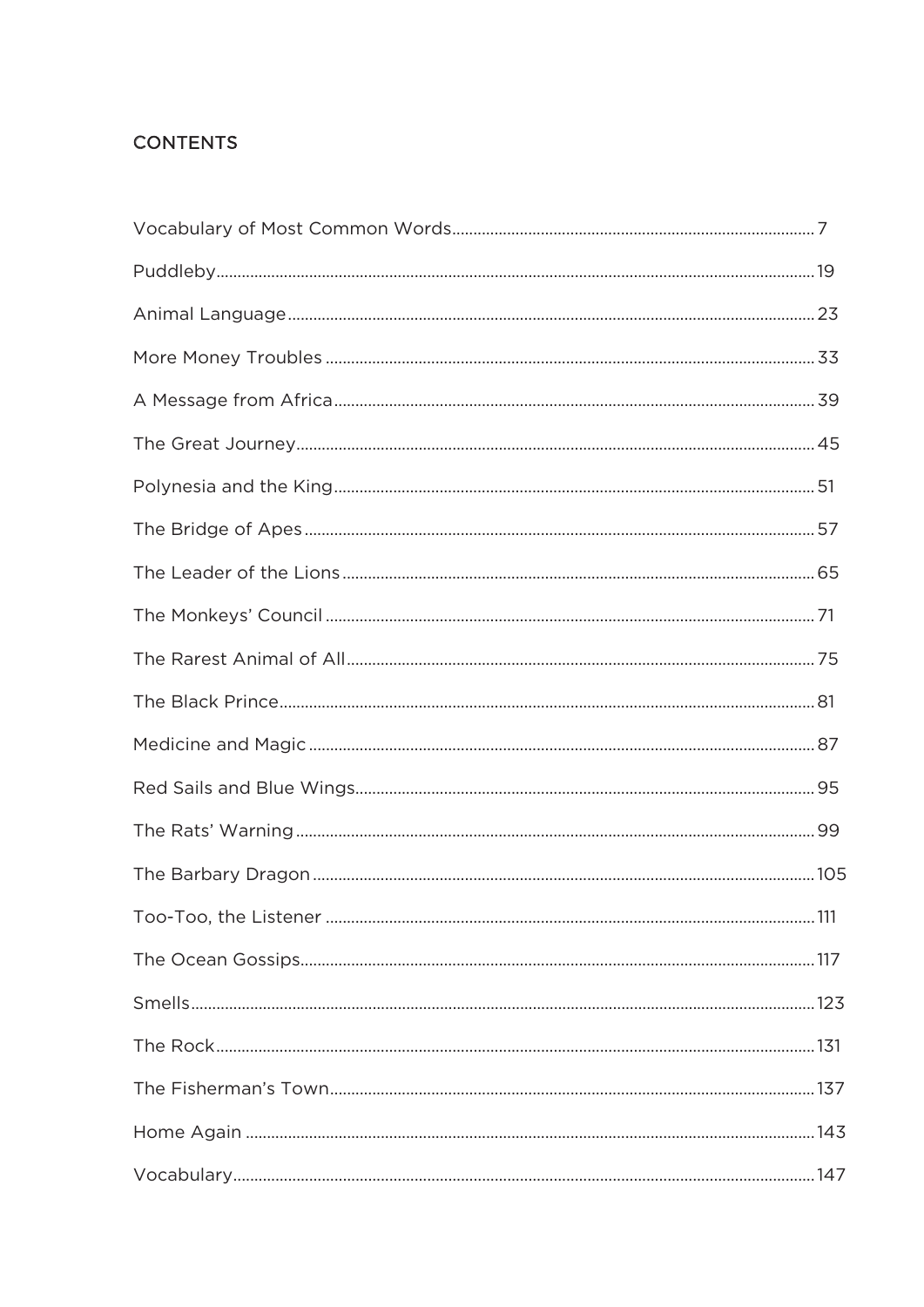#### THE FIRST CHAPTER - PUDDLEBY

ONCE upon a time, many years ago—when our **grandfathers** were little children—there was a doctor; and his name was Dolittle—John Dolittle, M.D. "M.D." means that he was a proper doctor and knew a whole lot.

He lived in a little town called, Puddleby-onthe-**Marsh**. All the **folks**, young and old, knew him well by sight. And **whenever** he walked down the street in his high **hat** everyone would say, "There goes the Doctor!—He's a **clever** man." And the dogs and the children would all run up and follow behind him; and even the **crows** that lived in the church-**tower** would **caw** and **nod** their heads.

The house he lived in, on the edge of the town, was quite small; but his garden was very large and had a wide **lawn** and stone seats and **weeping**-**willows hanging** over. His sister, Sarah Dolittle, was **housekeeper** for him; but the Doctor looked after the garden himself.

He was very **fond** of animals and kept many kinds of **pets**. Besides the **gold**-fish in the **pond** at the **bottom** of his garden, he had **rabbits** in the **pantry**, white **mice** in his **piano**, a **squirrel** in the **linen closet** and a **hedgehog** in the **cellar**. He had a **cow** with a **calf** too, and an old **lame** horse—twenty-five years of age—and **chickens**, and **pigeons**, and two **lambs**, and many other animals. But his **favorite** pets were Dab-Dab the **duck**, Jip

**bottom** - dół, dno; dolny calf - łydka, cielę, słoniątko caw - zakrakać; krakanie, kra, kra! **cellar** - piwnica **chickens** - (chicken) kurczak **clever** - sprytny closet - szafa wnękowa; skryty **cow** - krowa **crows** - (crow) wrona **duck** - kaczka, dziwak **favorite** - ulubiony **folks** - (folk) lud; ludowy; ludzie, rodzice; feet-folks - ludzie skorumpowani, zniewieściali fond - czuły, miły, szczery; fond of - lubiacy gold - złoto; złota **grandfathers** - (grandfather) dziadek hanging - (hang) wisieć, wieszać **hat** - kapelusz **hedgehog** - jeż **housekeeper** - gospodarz, gosposia, administrator lambs - (lamb) jagnię lame - kulejący, kulawy, słaby **lawn** - trawnik, batyst linen - pościel, obrusy, bielizna; linen closet - bieliźniarka **marsh** - bagno, moczar **mice** - (mouse) mysz nod - kiwnąć głową; skinienie pantry - spiżarnia, pokój kredensowy pets - (pet) pieścić; zwierzę domowe; ulubiony **piano** - fortepian, pianino pigeons - (pigeon) golab **pond** - staw, sadzawka, oczko wodne **rabbits** - (rabbit) królik **squirrel** - wiewiórka **tower** - wieża weeping - (weep) płakać, szlochać; płacz; płaczący **whenever** - kiedy tylko **willows** - (willow) wierzba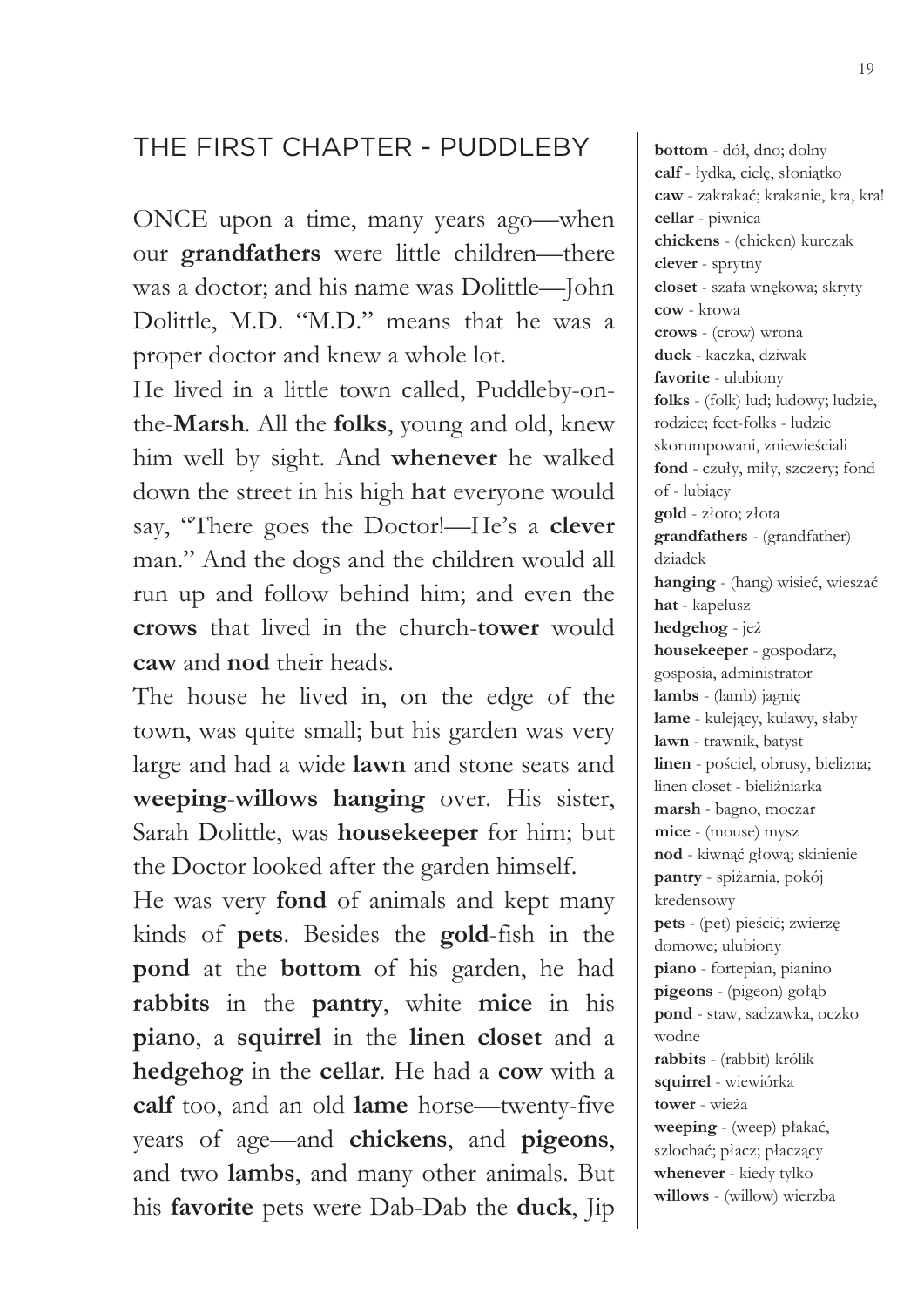**cat** - kot; cat o'nine tails - rodzaj krótkiego bata driven - (drive) prowadzić, jechać; drive away - odjechać; drive out - wypędzić drove - (drive) prowadzić, jechać; stado **grumble** - narzekanie, pomruk, burczenie meat - mieso **owl** - sowa parlor - pokój przyjęć, salon parrot - powtórzyć; papuga **parson** - duchowny, pleban, pastor, proboszcz personage - osobistość pig - świnia, żarłok, świntuch; buy a pig in a poke - kupować kota w worku; pig-nut - trufla **rheumatism** - reumatyzm ridiculous - śmieszny **Saturday** - sobota **sick** - chory sleeping - (sleep) spac, byc uśpionym; spanie **sofa** - kanapa, sofa **squire** - dziedzic, giermek; drogi Panie till - do, aż, dopóki untidy - nieporządny, niedbały, niechlujny, nieposprzątany

the dog, Gub-Gub the baby **pig**, Polynesia the **parrot**, and the **owl** Too-Too.

His sister used to **grumble** about all these animals and said they made the house **untidy**. And one day when an old lady with **rheumatism** came to see the Doctor, she sat on the hedgehog who was **sleeping** on the **sofa** and never came to see him any more, but **drove** every **Saturday** all the way to Oxenthorpe, another town ten miles off, to see a different doctor.

Then his sister, Sarah Dolittle, came to him and said,

"John, how can you expect **sick** people to come and see you when you keep all these animals in the house? It's a fine doctor would have his **parlor** full of hedgehogs and mice! That's the fourth **personage** these animals have **driven** away. **Squire** Jenkins and the Parson say they wouldn't come near your house again—no matter how sick they are. We are getting poorer every day. If you go on like this, none of the best people will have you for a doctor."

"But I like the animals better than the 'best people'," said the Doctor.

"You are **ridiculous**," said his sister, and walked out of the room.

So, as time went on, the Doctor got more and more animals; and the people who came to see him got less and less. **Till** at last he had no one left—except the **Cat**'s-**meat**-Man, who didn't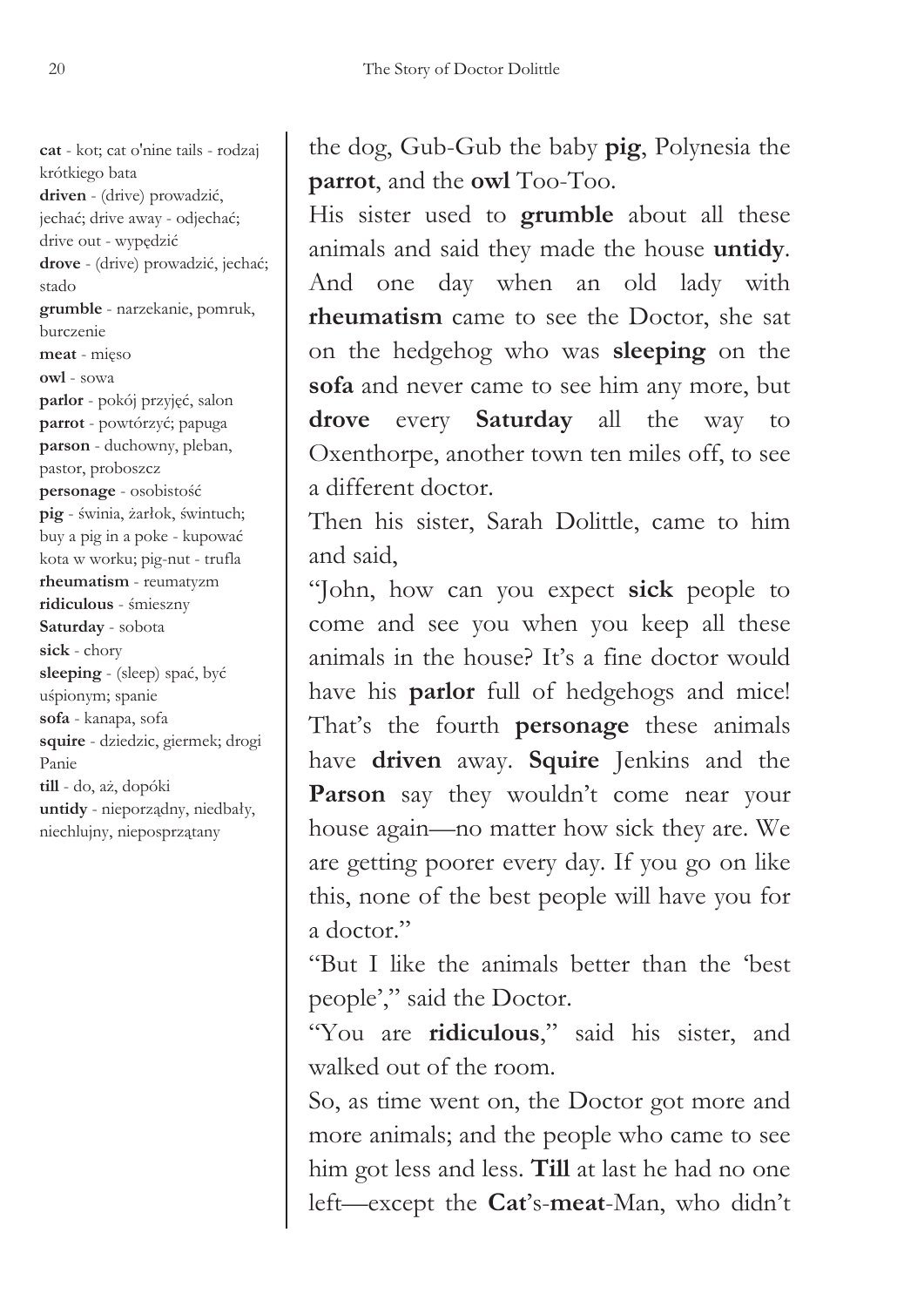mind any kind of animals. But the Cat's-meat-Man **wasn**'t very rich and he only got sick once a year—at **Christmas**-time, when he used to give the Doctor **sixpence** for a **bottle** of **medicine**.

Sixpence a year wasn't enough to live on even in those days, long ago; and if the Doctor hadn't had some money saved up in his money-box, no one knows what would have happened.

And he kept on getting still more pets; and of course it cost a lot to **feed** them. And the money he had saved up **grew** littler and littler.

Then he sold his piano, and let the mice live in a **bureau**-**drawer**. But the money he got for that too began to go, so he sold the **brown suit** he **wore** on **Sundays** and went on becoming poorer and poorer.

And now, when he walked down the street in his high hat, people would say to one another, "There goes John Dolittle, M.D.! There was a time when he was the best known doctor in the West Country—Look at him now—He **hasn**'t any money and his **stockings** are full of holes!"

But the dogs and the cats and the children still ran up and followed him through the town the same as they had done when he was rich.

**bottle** - butelka **brown** - brązowy **bureau** - urząd, biuro, komoda **Christmas** - święta Bożego Narodzenia **drawer** - szuflada, wystawca weksla **feed** - karmić, żywić się, dostarczać grew - (grow) wzrosnąć, rozwijać się, stawać się hasn - (has not) nie mieć **medicine** - medycyna, lekarstwo; medicine bottle - opakowanie z lekami sixpence - sześciopensówka **stockings** - (stocking) pończocha, skarpeta; my stars and stockings - o mój boże suit - pasować, odpowiadać; garnitur, kostium **Sundays** - (Sunday) niedziela wasn - (wasn't) was not - nie być wore - (wear) mieć na sobie, być ubranym, nosić; odzież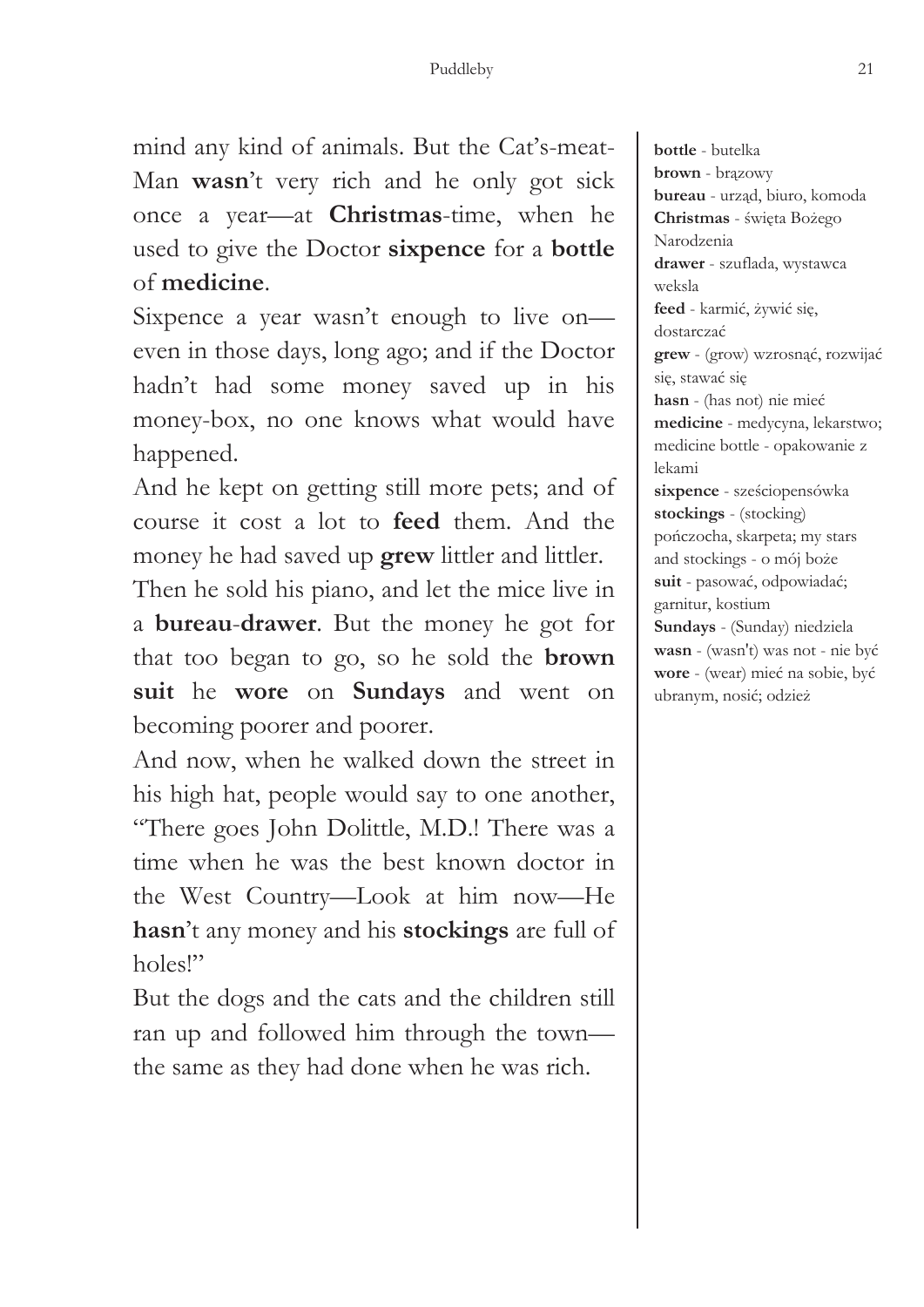### Vocabulary of all words in this book

a jakiś, pewien able zdolny about  $o$ above powyżej abroad za granica, na dworze absolutely absolutnie Abyssinian Abisyńczyk; abisyński accounts (account) sprawozdanie, konto, rachunek ache boleć: ból acre akr acrobats (acrobat) akrobata across przez admiration podziw admission wstęp, przyznanie się afraid przestraszony **Africa** Afryka African Afrykanin; afrykańska after po afternoon popoludnie afterwards potem again jeszcze raz against przeciwko age wiek ago temu agreed (agree) zgodzić się; uzgodniony ahead z przodu, naprzód air powietrze

alive *ivwy* all wszystko, wszyscy allowed (allow) pozwalać, dopuszczać; dozwolony almost prawie alone sam along wzdłuż aloud glośno already już also również although mimo że altogether calkowicie, razem always zawsze am (be) być, jestem amber bursztyn; złocistożółty, bursztynowy, żółte światło, złocisty among pośród **amused** (amuse) zabawić, bawić; rozbawiony, rozśmieszony an jakiś, pewien anchor zakotwiczyć, przymocować; kotwica, oparcie and i anger zdenerwować; gniew angrily gniewnie angry zły animal zwierze animals (animal)

zwierze annoy drażnić, irytować, denerwować, złościć another inny answer odpowiedzieć, odebrać, odpowiadać, reagować; odpowiedź **antelopes** (antelope) antylopa ants (ant) mrówka **Antwerp** Antwerpia anxious niespokojny any jakikolwiek anybody ktoś, nikt anything cos, cokolwiek, nic anyway tak czy inaczej, w każdym razie anywhere gdziekolwiek apes (ape) małpować; małpa człekokształtna, idiota apologize przepraszać appeared (appear) wydawać się, zjawić się, pojawiać się, wyglądać **apple** jablko; apple-tree - jabłoń April kwiecień are (be) być; jesteś, jesteśmy, jesteście, są arithmetic arytmetyka arm zbroić, uzbrajać; ramie armor zbroja, pancerz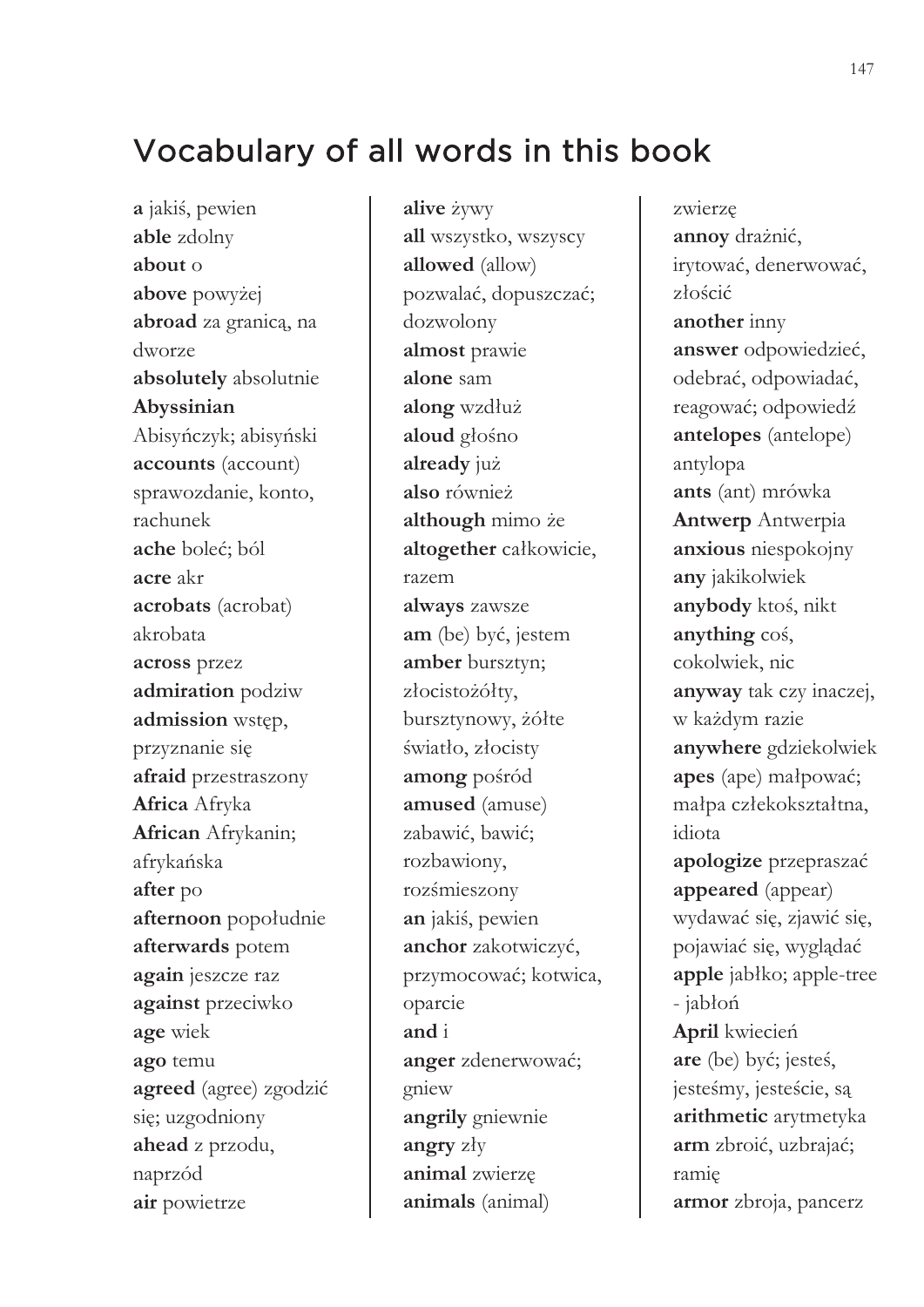arms (arm) zbroić, uzbrajać; ramię army armia around na około as tak jak Asiatic azjatycki ask zapytać, pytać, prosić asked (ask) zapytać, pytać, prosić asking (ask) zapytać, pytać, prosić; asking price - cena wywoławcza asleep we śnie at w ate (eat) jeść **Atlantic Atlantyk;** atlantycki attentive uważny, troszczący się, dbały aunt ciotka Autumn jesień awake budzić sie. uświadomić sobie; przebudzony awaken zbudzić, obudzić; obudzony, przebudzony away z dala awfully strasznie, bardzo axe zwalniać; redukcja, siekiera baboon pawian baboons (baboon) pawian baby niemowlę, kochanie

back plecy; tylny; z powrotem backdoor tylne wejście; potajemny, tajemniczy bacon bekon, boczek bad zło; zły, niedobry badger wiercić dziurę w brzuchu; borsuk; badger-colored borsuczy kolor badgers (badger) wiercić dziure w brzuchu; borsuk badly źle, ciężko bag zapakować, zdobywać; torba baggage bagaż, balast; bagażowy baker piekarz, cukiernik; ciastkarnia bald lysy, szczery, białolicy, wyłysiały ball zwinąć w kólkę; piłka, kulka bananas (banana) banan band obowiązywać; zespół, zespół muzyczny, opaska bang walnąć, rąbnąć, trzasnąć; huk, trzask; pif-paf!, bum!; bang out - robić coś pospiesznie bank bank, lawka, brzeg barber fryzjer bare nagi, goly, obnażony barge odepchnąć,

popchnąć; barka, szalupa bark zaszczekać, warknąć; łódź, kora, szczeknięcie, ujadanie barked (bark) zaszczekać, warknać: łódź, kora, szczeknięcie, ujadanie **barking** (bark) zaszczekać, warknąć; łódź, kora, szczeknięcie, ujadanie; ujadający barrel beczkować; beczka, beczułka, barylka, lufa, zbiorniczek, korpus bars (bar) bar, pret, rygiel, drążek, pasek basin basen, miska bath wanna, kapiel bats (bat) nietoperz; szalony bay ujadać; wycie, zatoka, wnęka be być beach plaża beak dziób bear nosić, ścierpieć, wytrzymać, rodzić; niedźwiedź beard zarost, broda **heast** bestia **beasts** (beast) bestia beat pokonywać, bić, pobić; beat over zmierzać szybko; beat the Dutch - pokonać